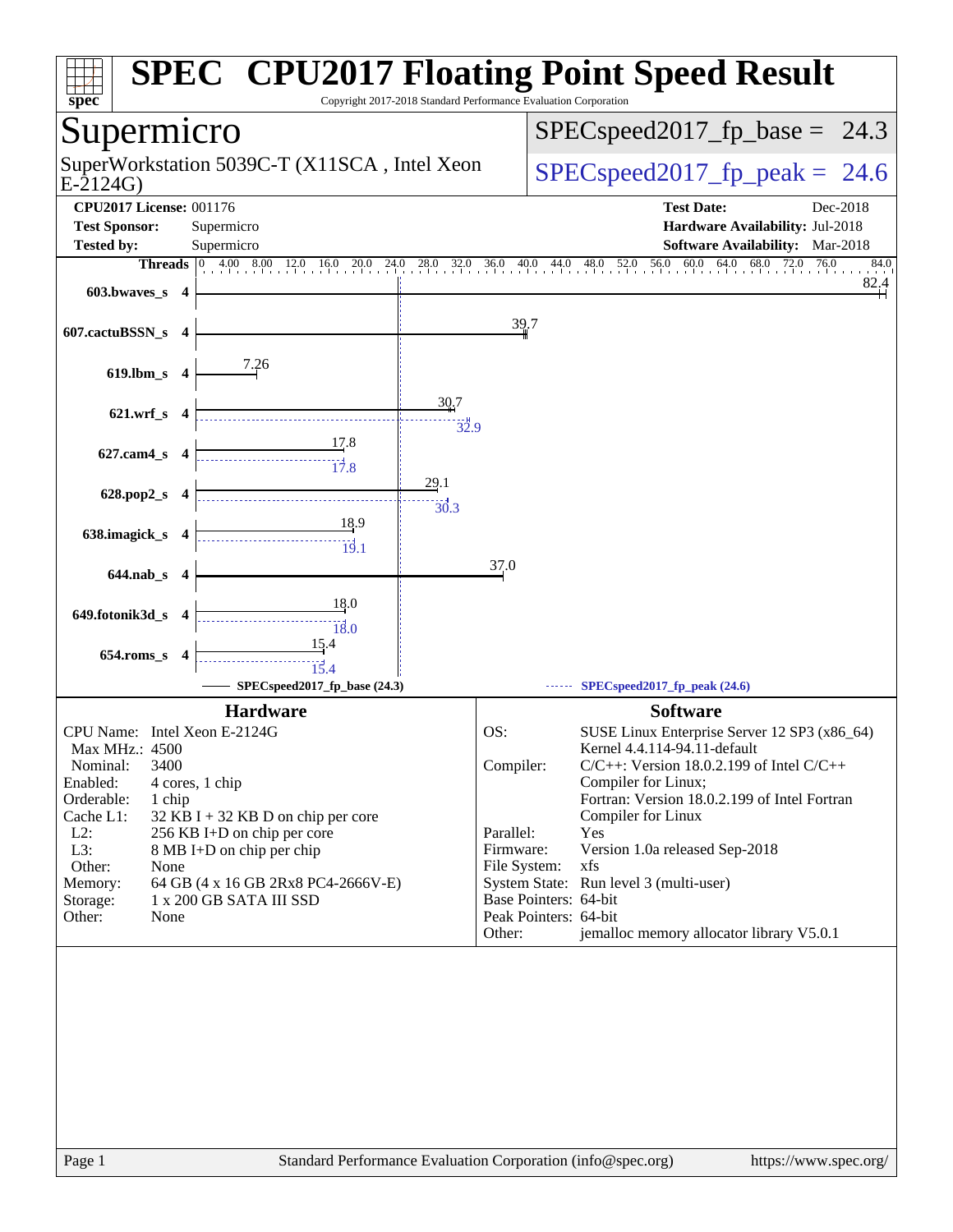

Copyright 2017-2018 Standard Performance Evaluation Corporation

## Supermicro

E-2124G) SuperWorkstation 5039C-T (X11SCA, Intel Xeon  $\big|$  SPECspeed2017 fp\_peak = 24.6

 $SPECspeed2017_fp\_base = 24.3$ 

**[CPU2017 License:](http://www.spec.org/auto/cpu2017/Docs/result-fields.html#CPU2017License)** 001176 **[Test Date:](http://www.spec.org/auto/cpu2017/Docs/result-fields.html#TestDate)** Dec-2018

**[Test Sponsor:](http://www.spec.org/auto/cpu2017/Docs/result-fields.html#TestSponsor)** Supermicro **[Hardware Availability:](http://www.spec.org/auto/cpu2017/Docs/result-fields.html#HardwareAvailability)** Jul-2018

# **[Tested by:](http://www.spec.org/auto/cpu2017/Docs/result-fields.html#Testedby)** Supermicro **[Software Availability:](http://www.spec.org/auto/cpu2017/Docs/result-fields.html#SoftwareAvailability)** Mar-2018

#### **[Results Table](http://www.spec.org/auto/cpu2017/Docs/result-fields.html#ResultsTable)**

|                            | <b>Base</b>    |                |       |                |             |                |       | <b>Peak</b>    |                |              |                |              |                |              |
|----------------------------|----------------|----------------|-------|----------------|-------------|----------------|-------|----------------|----------------|--------------|----------------|--------------|----------------|--------------|
| <b>Benchmark</b>           | <b>Threads</b> | <b>Seconds</b> | Ratio | <b>Seconds</b> | Ratio       | <b>Seconds</b> | Ratio | <b>Threads</b> | <b>Seconds</b> | <b>Ratio</b> | <b>Seconds</b> | <b>Ratio</b> | <b>Seconds</b> | <b>Ratio</b> |
| 603.bwaves_s               | 4              | 709            | 83.2  | <u>716</u>     | 82.4        | 717            | 82.3  | 4              | 709            | 83.2         | 716            | 82.4         | 717            | 82.3         |
| 607.cactuBSSN s            | 4              | 422            | 39.5  | 420            | 39.7        | 418            | 39.8  | 4              | 422            | 39.5         | 420            | 39.7         | 418            | 39.8         |
| $619.1$ bm s               | 4              | 722            | 7.26  | 721            | 7.26        | 722            | 7.25  | 4              | 722            | 7.26         | 721            | 7.26         | 722            | 7.25         |
| $621$ wrf s                | 4              | 424            | 31.2  | 431            | 30.7        | 433            | 30.5  | $\overline{4}$ | 402            | 32.9         | 405            | 32.6         | 402            | <u>32.9</u>  |
| $627$ .cam4 s              | 4              | 497            | 17.8  | 497            | 17.8        | 497            | 17.8  | $\overline{4}$ | 497            | 17.8         | 497            | 17.8         | 497            | 17.8         |
| $628.pop2_s$               | 4              | 408            | 29.1  | 409            | 29.1        | 408            | 29.1  | $\overline{4}$ | 392            | 30.3         | 391            | 30.3         | 392            | 30.3         |
| 638.imagick_s              | 4              | 763            | 18.9  | 762            | 18.9        | 764            | 18.9  | $\overline{4}$ | 755            | <b>19.1</b>  | 755            | 19.1         | 756            | 19.1         |
| $644$ .nab s               | 4              | 472            | 37.0  | 472            | 37.0        | 472            | 37.0  | 4              | 472            | 37.0         | 472            | 37.0         | 472            | <b>37.0</b>  |
| 649.fotonik3d s            | 4              | 507            | 18.0  | 507            | <b>18.0</b> | 508            | 17.9  | $\overline{4}$ | 507            | 18.0         | 507            | <b>18.0</b>  | 507            | 18.0         |
| $654$ .roms s              | 4              | 1025           | 15.4  | 1023           | 15.4        | 1024           | 15.4  | 4              | 1024           | <b>15.4</b>  | 1024           | 15.4         | 1024           | 15.4         |
| $SPEC speed2017$ fp base = |                |                | 24.3  |                |             |                |       |                |                |              |                |              |                |              |

**[SPECspeed2017\\_fp\\_peak =](http://www.spec.org/auto/cpu2017/Docs/result-fields.html#SPECspeed2017fppeak) 24.6**

Results appear in the [order in which they were run.](http://www.spec.org/auto/cpu2017/Docs/result-fields.html#RunOrder) Bold underlined text [indicates a median measurement](http://www.spec.org/auto/cpu2017/Docs/result-fields.html#Median).

#### **[Operating System Notes](http://www.spec.org/auto/cpu2017/Docs/result-fields.html#OperatingSystemNotes)**

Stack size set to unlimited using "ulimit -s unlimited"

#### **[General Notes](http://www.spec.org/auto/cpu2017/Docs/result-fields.html#GeneralNotes)**

Environment variables set by runcpu before the start of the run: KMP\_AFFINITY = "granularity=fine,compact" LD\_LIBRARY\_PATH = "/home/cpu2017/lib/ia32:/home/cpu2017/lib/intel64:/home/cpu2017/je5.0.1-32:/home/cpu2017/je5.0.1-64" OMP\_STACKSIZE = "192M"

 Binaries compiled on a system with 1x Intel Core i7-6700K CPU + 32GB RAM memory using Redhat Enterprise Linux 7.5 Transparent Huge Pages enabled by default Prior to runcpu invocation Filesystem page cache synced and cleared with: sync; echo 3> /proc/sys/vm/drop\_caches

 Yes: The test sponsor attests, as of date of publication, that CVE-2017-5754 (Meltdown) is mitigated in the system as tested and documented. Yes: The test sponsor attests, as of date of publication, that CVE-2017-5753 (Spectre variant 1) is mitigated in the system as tested and documented. Yes: The test sponsor attests, as of date of publication, that CVE-2017-5715 (Spectre variant 2) is mitigated in the system as tested and documented. jemalloc, a general purpose malloc implementation built with the RedHat Enterprise 7.5, and the system compiler gcc 4.8.5 sources available from jemalloc.net or <https://github.com/jemalloc/jemalloc/releases>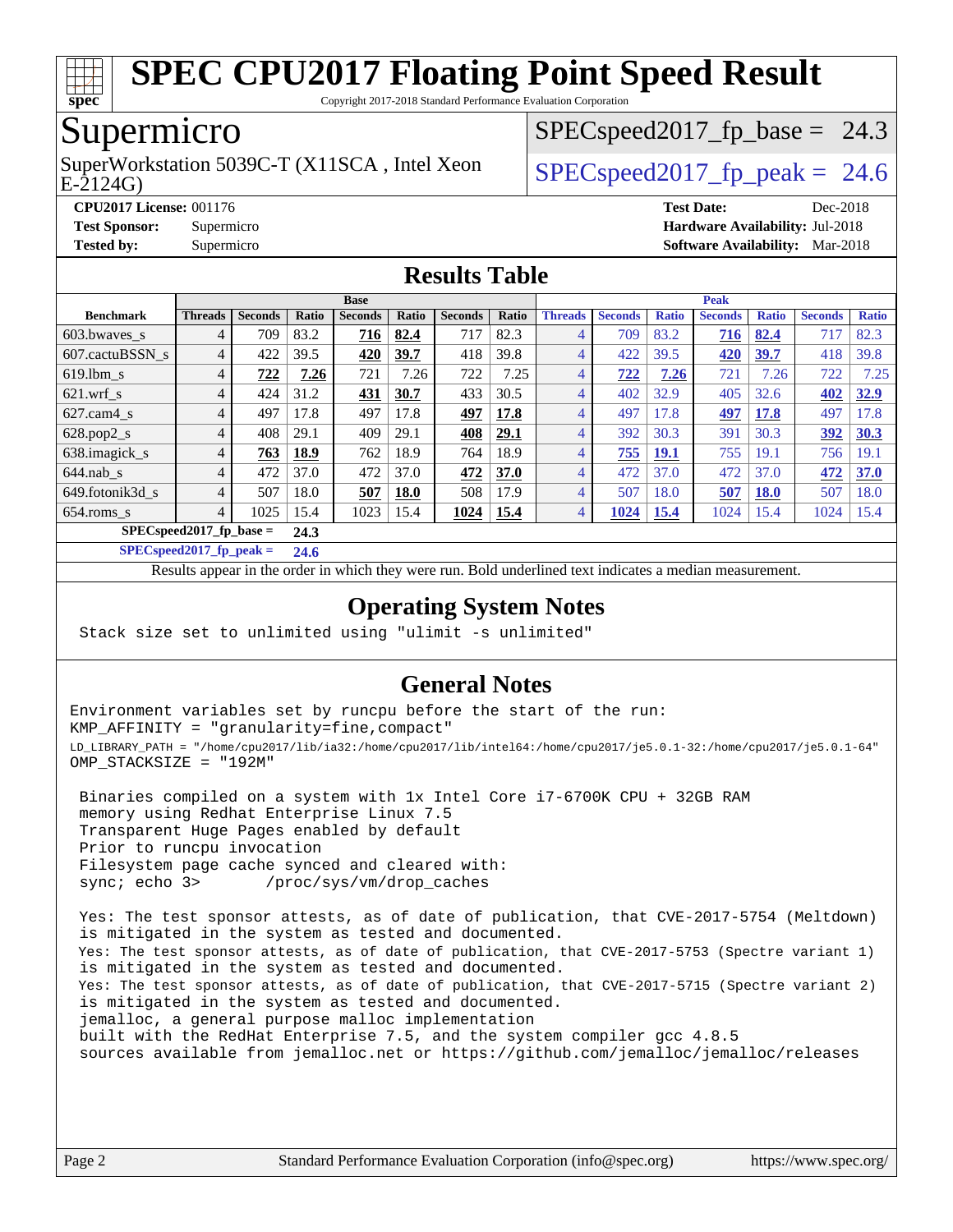

Copyright 2017-2018 Standard Performance Evaluation Corporation

### Supermicro

E-2124G) SuperWorkstation 5039C-T (X11SCA, Intel Xeon  $\big|$  [SPECspeed2017\\_fp\\_peak =](http://www.spec.org/auto/cpu2017/Docs/result-fields.html#SPECspeed2017fppeak) 24.6

 $SPECspeed2017_fp\_base = 24.3$ 

**[Tested by:](http://www.spec.org/auto/cpu2017/Docs/result-fields.html#Testedby)** Supermicro **[Software Availability:](http://www.spec.org/auto/cpu2017/Docs/result-fields.html#SoftwareAvailability)** Mar-2018

**[CPU2017 License:](http://www.spec.org/auto/cpu2017/Docs/result-fields.html#CPU2017License)** 001176 **[Test Date:](http://www.spec.org/auto/cpu2017/Docs/result-fields.html#TestDate)** Dec-2018 **[Test Sponsor:](http://www.spec.org/auto/cpu2017/Docs/result-fields.html#TestSponsor)** Supermicro **[Hardware Availability:](http://www.spec.org/auto/cpu2017/Docs/result-fields.html#HardwareAvailability)** Jul-2018

#### **[Platform Notes](http://www.spec.org/auto/cpu2017/Docs/result-fields.html#PlatformNotes)**

Page 3 Standard Performance Evaluation Corporation [\(info@spec.org\)](mailto:info@spec.org) <https://www.spec.org/> Sysinfo program /home/cpu2017/bin/sysinfo Rev: r5974 of 2018-05-19 9bcde8f2999c33d61f64985e45859ea9 running on linux-65nv Sat Dec 1 08:03:06 2018 SUT (System Under Test) info as seen by some common utilities. For more information on this section, see <https://www.spec.org/cpu2017/Docs/config.html#sysinfo> From /proc/cpuinfo model name : Intel(R) Xeon(R) E-2124G CPU @ 3.40GHz 1 "physical id"s (chips) 4 "processors" cores, siblings (Caution: counting these is hw and system dependent. The following excerpts from /proc/cpuinfo might not be reliable. Use with caution.) cpu cores : 4 siblings : 4 physical 0: cores 0 1 2 3 From lscpu: Architecture: x86\_64 CPU op-mode(s): 32-bit, 64-bit Byte Order: Little Endian  $CPU(s):$  4 On-line CPU(s) list: 0-3 Thread(s) per core: 1 Core(s) per socket: 4 Socket(s): 1 NUMA node(s): 1 Vendor ID: GenuineIntel CPU family: 6 Model: 158<br>Model name: 1158  $Intel(R)$  Xeon(R) E-2124G CPU @ 3.40GHz Stepping: 10 CPU MHz: 4385.275 CPU max MHz: 4500.0000 CPU min MHz: 800.0000 BogoMIPS: 6816.00 Virtualization: VT-x L1d cache: 32K L1i cache: 32K L2 cache: 256K L3 cache: 8192K NUMA node0 CPU(s): 0-3 Flags: fpu vme de pse tsc msr pae mce cx8 apic sep mtrr pge mca cmov pat pse36 clflush dts acpi mmx fxsr sse sse2 ss ht tm pbe syscall nx pdpe1gb rdtscp lm constant\_tsc art arch\_perfmon pebs bts rep\_good nopl xtopology nonstop\_tsc aperfmperf eagerfpu pni pclmulqdq dtes64 monitor ds\_cpl vmx smx est tm2 ssse3 sdbg **(Continued on next page)**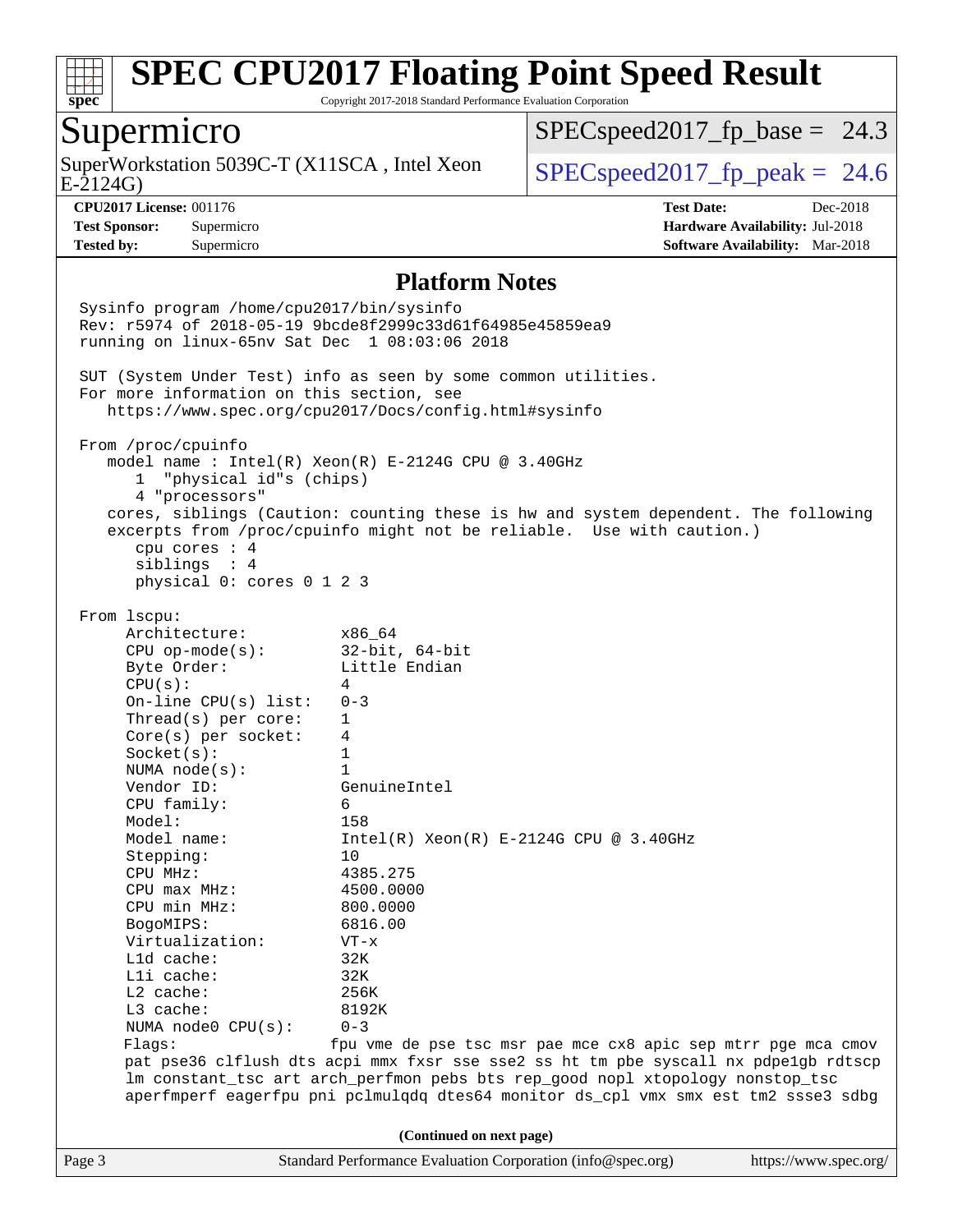

Copyright 2017-2018 Standard Performance Evaluation Corporation

#### Supermicro

E-2124G) SuperWorkstation 5039C-T (X11SCA, Intel Xeon  $\vert$  SPECspeed2017 fp\_peak = 24.6

 $SPECspeed2017_fp\_base = 24.3$ 

**[Tested by:](http://www.spec.org/auto/cpu2017/Docs/result-fields.html#Testedby)** Supermicro **[Software Availability:](http://www.spec.org/auto/cpu2017/Docs/result-fields.html#SoftwareAvailability)** Mar-2018

**[CPU2017 License:](http://www.spec.org/auto/cpu2017/Docs/result-fields.html#CPU2017License)** 001176 **[Test Date:](http://www.spec.org/auto/cpu2017/Docs/result-fields.html#TestDate)** Dec-2018 **[Test Sponsor:](http://www.spec.org/auto/cpu2017/Docs/result-fields.html#TestSponsor)** Supermicro **[Hardware Availability:](http://www.spec.org/auto/cpu2017/Docs/result-fields.html#HardwareAvailability)** Jul-2018

#### **[Platform Notes \(Continued\)](http://www.spec.org/auto/cpu2017/Docs/result-fields.html#PlatformNotes)**

 fma cx16 xtpr pdcm pcid sse4\_1 sse4\_2 x2apic movbe popcnt tsc\_deadline\_timer aes xsave avx f16c rdrand lahf\_lm abm 3dnowprefetch ida arat epb invpcid\_single pln pts dtherm hwp hwp\_notify hwp\_act\_window hwp\_epp intel\_pt rsb\_ctxsw spec\_ctrl retpoline kaiser tpr\_shadow vnmi flexpriority ept vpid fsgsbase tsc\_adjust bmi1 hle avx2 smep bmi2 erms invpcid rtm mpx rdseed adx smap clflushopt xsaveopt xsavec xgetbv1 /proc/cpuinfo cache data cache size : 8192 KB From numactl --hardware WARNING: a numactl 'node' might or might not correspond to a physical chip. available: 1 nodes (0) node 0 cpus: 0 1 2 3 node 0 size: 64284 MB node 0 free: 43642 MB node distances: node 0 0: 10 From /proc/meminfo MemTotal: 65827504 kB HugePages\_Total: 0 Hugepagesize: 2048 kB From /etc/\*release\* /etc/\*version\* SuSE-release: SUSE Linux Enterprise Server 12 (x86\_64) VERSION = 12 PATCHLEVEL = 3 # This file is deprecated and will be removed in a future service pack or release. # Please check /etc/os-release for details about this release. os-release: NAME="SLES" VERSION="12-SP3" VERSION\_ID="12.3" PRETTY\_NAME="SUSE Linux Enterprise Server 12 SP3" ID="sles" ANSI\_COLOR="0;32" CPE\_NAME="cpe:/o:suse:sles:12:sp3" uname -a: Linux linux-65nv 4.4.114-94.11-default #1 SMP Thu Feb 1 19:28:26 UTC 2018 (4309ff9) x86\_64 x86\_64 x86\_64 GNU/Linux Kernel self-reported vulnerability status: CVE-2017-5754 (Meltdown): Mitigation: PTI **(Continued on next page)**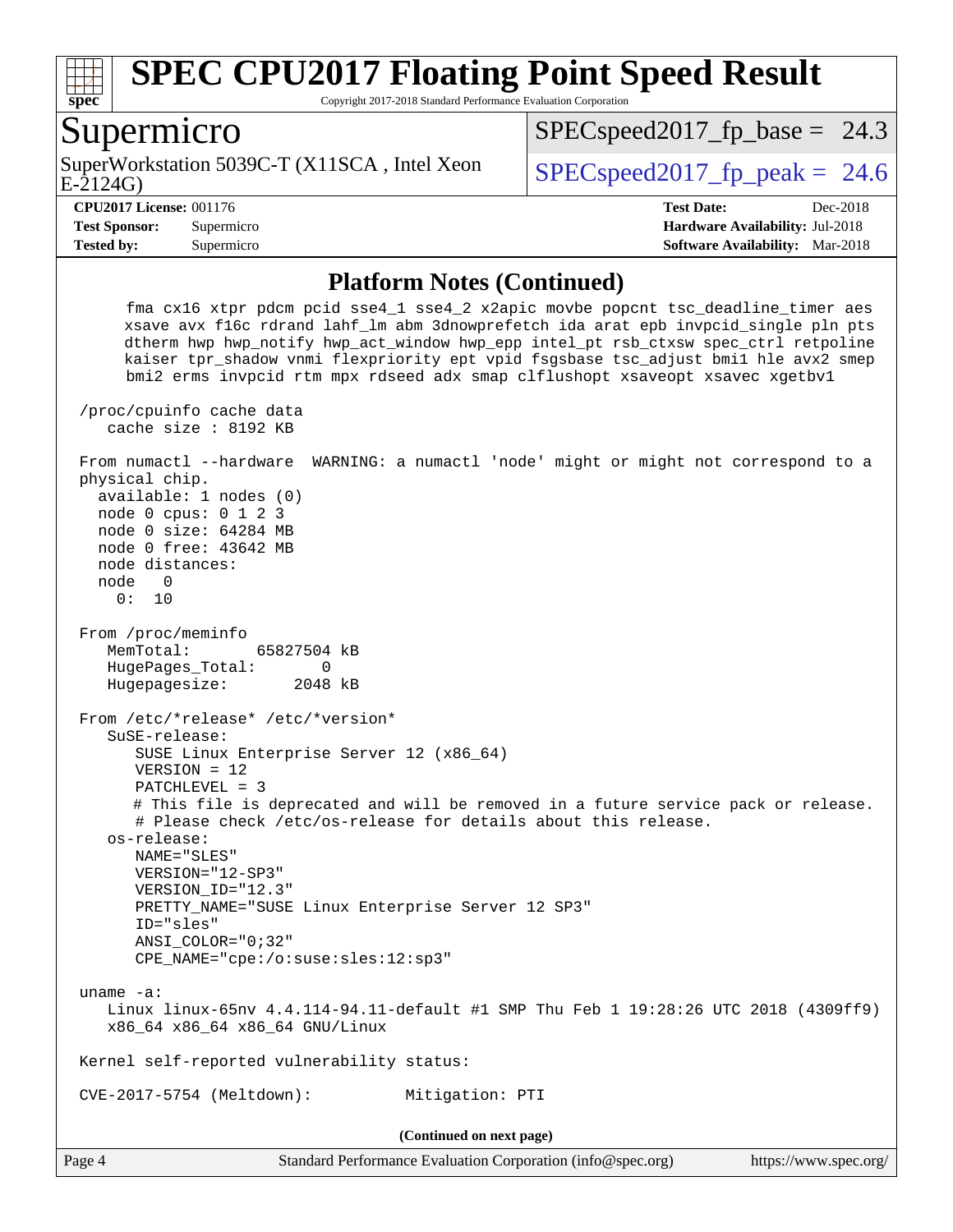

Copyright 2017-2018 Standard Performance Evaluation Corporation

#### Supermicro

E-2124G) SuperWorkstation 5039C-T (X11SCA, Intel Xeon  $\big|$  SPECspeed2017 fp\_peak = 24.6

 $SPECspeed2017_fp\_base = 24.3$ 

**[Tested by:](http://www.spec.org/auto/cpu2017/Docs/result-fields.html#Testedby)** Supermicro **[Software Availability:](http://www.spec.org/auto/cpu2017/Docs/result-fields.html#SoftwareAvailability)** Mar-2018

**[CPU2017 License:](http://www.spec.org/auto/cpu2017/Docs/result-fields.html#CPU2017License)** 001176 **[Test Date:](http://www.spec.org/auto/cpu2017/Docs/result-fields.html#TestDate)** Dec-2018 **[Test Sponsor:](http://www.spec.org/auto/cpu2017/Docs/result-fields.html#TestSponsor)** Supermicro **[Hardware Availability:](http://www.spec.org/auto/cpu2017/Docs/result-fields.html#HardwareAvailability)** Jul-2018

#### **[Platform Notes \(Continued\)](http://www.spec.org/auto/cpu2017/Docs/result-fields.html#PlatformNotes)**

 CVE-2017-5753 (Spectre variant 1): Mitigation: Barriers CVE-2017-5715 (Spectre variant 2): Mitigation: IBRS+IBPB

run-level 3 Nov 30 15:40

 SPEC is set to: /home/cpu2017 Filesystem Type Size Used Avail Use% Mounted on /dev/sda3 xfs 145G 36G 109G 25% /home

 Additional information from dmidecode follows. WARNING: Use caution when you interpret this section. The 'dmidecode' program reads system data which is "intended to allow hardware to be accurately determined", but the intent may not be met, as there are frequent changes to hardware, firmware, and the "DMTF SMBIOS" standard.

 BIOS American Megatrends Inc. 1.0a 09/27/2018 Memory: 4x Micron 18ADF2G72AZ-2G6H1R 16 GB 2 rank 2667

(End of data from sysinfo program)

#### **[Compiler Version Notes](http://www.spec.org/auto/cpu2017/Docs/result-fields.html#CompilerVersionNotes)**

============================================================================== CC 619.lbm\_s(base) 638.imagick\_s(base, peak) 644.nab\_s(base, peak) ----------------------------------------------------------------------------- icc (ICC) 18.0.2 20180210 Copyright (C) 1985-2018 Intel Corporation. All rights reserved. ------------------------------------------------------------------------------ ============================================================================== CC 619.lbm\_s(peak) ----------------------------------------------------------------------------- icc (ICC) 18.0.2 20180210 Copyright (C) 1985-2018 Intel Corporation. All rights reserved. ------------------------------------------------------------------------------ ============================================================================== FC 607.cactuBSSN\_s(base, peak) ----------------------------------------------------------------------------- icpc (ICC) 18.0.2 20180210 Copyright (C) 1985-2018 Intel Corporation. All rights reserved. icc (ICC) 18.0.2 20180210 Copyright (C) 1985-2018 Intel Corporation. All rights reserved. ifort (IFORT) 18.0.2 20180210 Copyright (C) 1985-2018 Intel Corporation. All rights reserved. ------------------------------------------------------------------------------

**(Continued on next page)**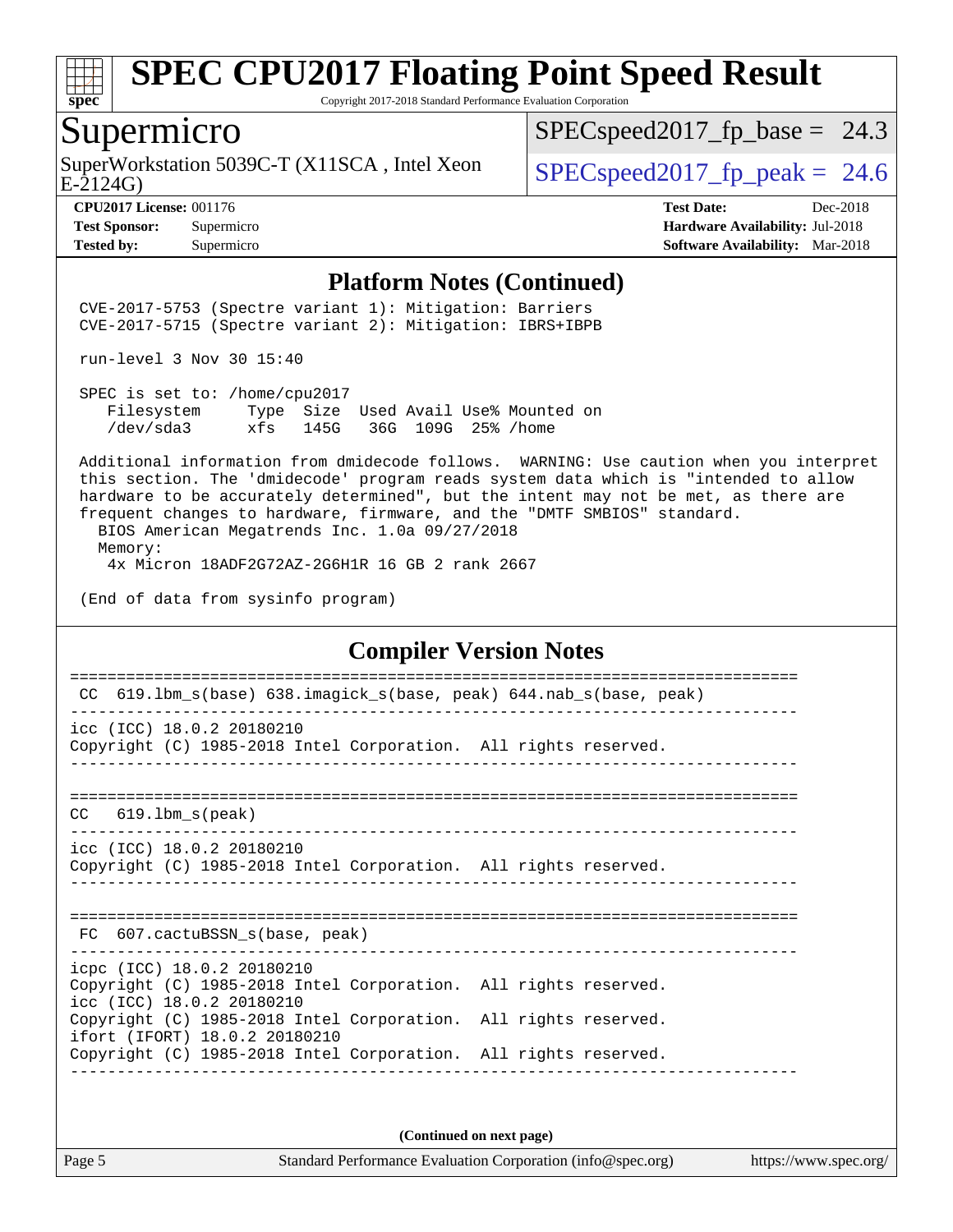

Copyright 2017-2018 Standard Performance Evaluation Corporation

## Supermicro

E-2124G) SuperWorkstation 5039C-T (X11SCA, Intel Xeon  $\big|$  [SPECspeed2017\\_fp\\_peak =](http://www.spec.org/auto/cpu2017/Docs/result-fields.html#SPECspeed2017fppeak) 24.6

 $SPEC speed2017_fp\_base = 24.3$ 

**[CPU2017 License:](http://www.spec.org/auto/cpu2017/Docs/result-fields.html#CPU2017License)** 001176 **[Test Date:](http://www.spec.org/auto/cpu2017/Docs/result-fields.html#TestDate)** Dec-2018 **[Test Sponsor:](http://www.spec.org/auto/cpu2017/Docs/result-fields.html#TestSponsor)** Supermicro **[Hardware Availability:](http://www.spec.org/auto/cpu2017/Docs/result-fields.html#HardwareAvailability)** Jul-2018 **[Tested by:](http://www.spec.org/auto/cpu2017/Docs/result-fields.html#Testedby)** Supermicro **[Software Availability:](http://www.spec.org/auto/cpu2017/Docs/result-fields.html#SoftwareAvailability)** Mar-2018

#### **[Compiler Version Notes \(Continued\)](http://www.spec.org/auto/cpu2017/Docs/result-fields.html#CompilerVersionNotes)**

### **[Base Compiler Invocation](http://www.spec.org/auto/cpu2017/Docs/result-fields.html#BaseCompilerInvocation)**

[C benchmarks](http://www.spec.org/auto/cpu2017/Docs/result-fields.html#Cbenchmarks): [icc -m64 -std=c11](http://www.spec.org/cpu2017/results/res2018q4/cpu2017-20181210-10175.flags.html#user_CCbase_intel_icc_64bit_c11_33ee0cdaae7deeeab2a9725423ba97205ce30f63b9926c2519791662299b76a0318f32ddfffdc46587804de3178b4f9328c46fa7c2b0cd779d7a61945c91cd35)

[Fortran benchmarks](http://www.spec.org/auto/cpu2017/Docs/result-fields.html#Fortranbenchmarks): [ifort -m64](http://www.spec.org/cpu2017/results/res2018q4/cpu2017-20181210-10175.flags.html#user_FCbase_intel_ifort_64bit_24f2bb282fbaeffd6157abe4f878425411749daecae9a33200eee2bee2fe76f3b89351d69a8130dd5949958ce389cf37ff59a95e7a40d588e8d3a57e0c3fd751)

[Benchmarks using both Fortran and C](http://www.spec.org/auto/cpu2017/Docs/result-fields.html#BenchmarksusingbothFortranandC): [ifort -m64](http://www.spec.org/cpu2017/results/res2018q4/cpu2017-20181210-10175.flags.html#user_CC_FCbase_intel_ifort_64bit_24f2bb282fbaeffd6157abe4f878425411749daecae9a33200eee2bee2fe76f3b89351d69a8130dd5949958ce389cf37ff59a95e7a40d588e8d3a57e0c3fd751) [icc -m64 -std=c11](http://www.spec.org/cpu2017/results/res2018q4/cpu2017-20181210-10175.flags.html#user_CC_FCbase_intel_icc_64bit_c11_33ee0cdaae7deeeab2a9725423ba97205ce30f63b9926c2519791662299b76a0318f32ddfffdc46587804de3178b4f9328c46fa7c2b0cd779d7a61945c91cd35)

[Benchmarks using Fortran, C, and C++:](http://www.spec.org/auto/cpu2017/Docs/result-fields.html#BenchmarksusingFortranCandCXX) [icpc -m64](http://www.spec.org/cpu2017/results/res2018q4/cpu2017-20181210-10175.flags.html#user_CC_CXX_FCbase_intel_icpc_64bit_4ecb2543ae3f1412ef961e0650ca070fec7b7afdcd6ed48761b84423119d1bf6bdf5cad15b44d48e7256388bc77273b966e5eb805aefd121eb22e9299b2ec9d9) [icc -m64 -std=c11](http://www.spec.org/cpu2017/results/res2018q4/cpu2017-20181210-10175.flags.html#user_CC_CXX_FCbase_intel_icc_64bit_c11_33ee0cdaae7deeeab2a9725423ba97205ce30f63b9926c2519791662299b76a0318f32ddfffdc46587804de3178b4f9328c46fa7c2b0cd779d7a61945c91cd35) [ifort -m64](http://www.spec.org/cpu2017/results/res2018q4/cpu2017-20181210-10175.flags.html#user_CC_CXX_FCbase_intel_ifort_64bit_24f2bb282fbaeffd6157abe4f878425411749daecae9a33200eee2bee2fe76f3b89351d69a8130dd5949958ce389cf37ff59a95e7a40d588e8d3a57e0c3fd751)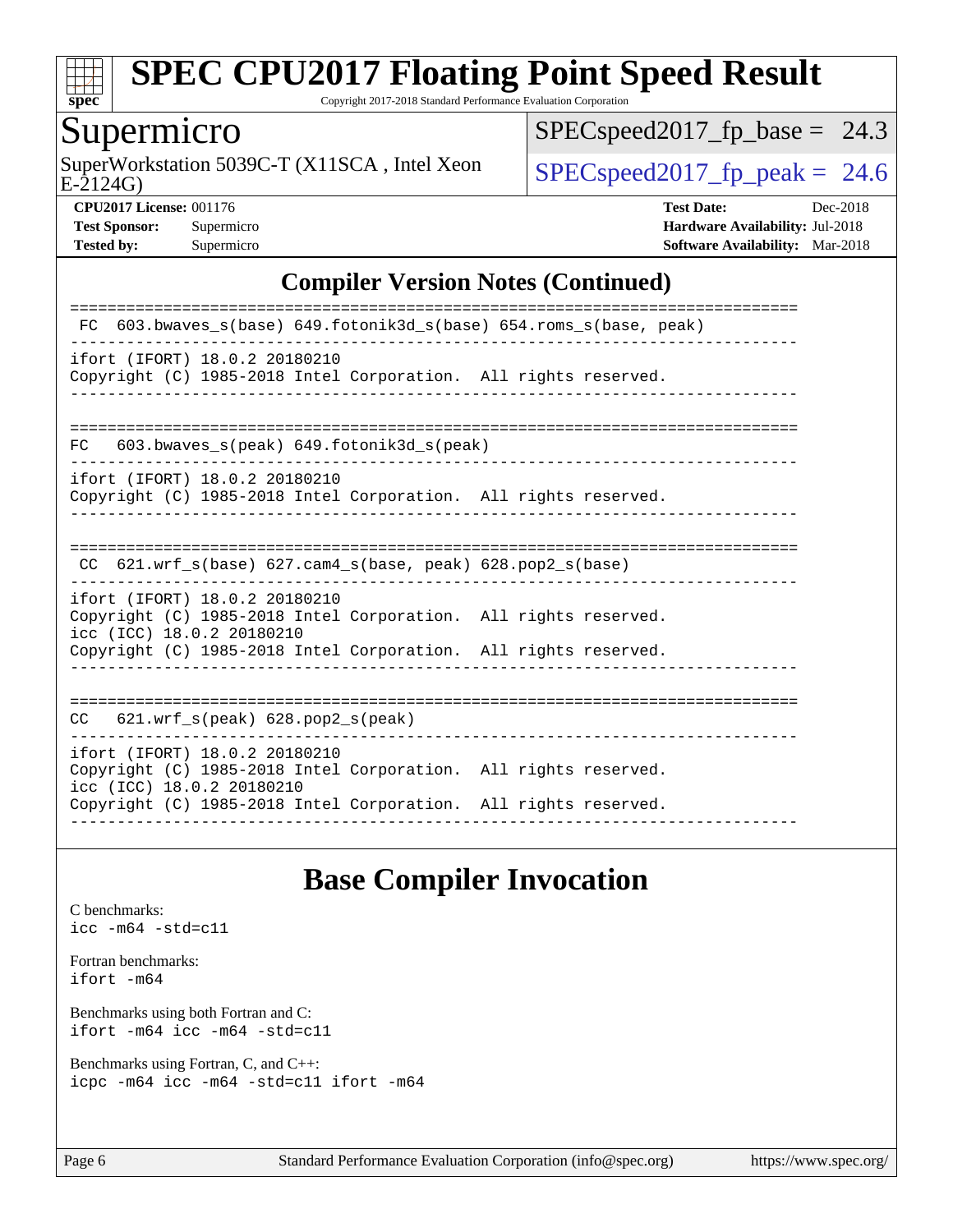

Copyright 2017-2018 Standard Performance Evaluation Corporation

### Supermicro

E-2124G) SuperWorkstation 5039C-T (X11SCA, Intel Xeon  $\big|$  SPECspeed2017 fp\_peak = 24.6

 $SPECspeed2017_fp\_base = 24.3$ 

**[CPU2017 License:](http://www.spec.org/auto/cpu2017/Docs/result-fields.html#CPU2017License)** 001176 **[Test Date:](http://www.spec.org/auto/cpu2017/Docs/result-fields.html#TestDate)** Dec-2018 **[Test Sponsor:](http://www.spec.org/auto/cpu2017/Docs/result-fields.html#TestSponsor)** Supermicro **[Hardware Availability:](http://www.spec.org/auto/cpu2017/Docs/result-fields.html#HardwareAvailability)** Jul-2018 **[Tested by:](http://www.spec.org/auto/cpu2017/Docs/result-fields.html#Testedby)** Supermicro **[Software Availability:](http://www.spec.org/auto/cpu2017/Docs/result-fields.html#SoftwareAvailability)** Mar-2018

## **[Base Portability Flags](http://www.spec.org/auto/cpu2017/Docs/result-fields.html#BasePortabilityFlags)**

 603.bwaves\_s: [-DSPEC\\_LP64](http://www.spec.org/cpu2017/results/res2018q4/cpu2017-20181210-10175.flags.html#suite_basePORTABILITY603_bwaves_s_DSPEC_LP64) 607.cactuBSSN\_s: [-DSPEC\\_LP64](http://www.spec.org/cpu2017/results/res2018q4/cpu2017-20181210-10175.flags.html#suite_basePORTABILITY607_cactuBSSN_s_DSPEC_LP64) 619.lbm\_s: [-DSPEC\\_LP64](http://www.spec.org/cpu2017/results/res2018q4/cpu2017-20181210-10175.flags.html#suite_basePORTABILITY619_lbm_s_DSPEC_LP64) 621.wrf\_s: [-DSPEC\\_LP64](http://www.spec.org/cpu2017/results/res2018q4/cpu2017-20181210-10175.flags.html#suite_basePORTABILITY621_wrf_s_DSPEC_LP64) [-DSPEC\\_CASE\\_FLAG](http://www.spec.org/cpu2017/results/res2018q4/cpu2017-20181210-10175.flags.html#b621.wrf_s_baseCPORTABILITY_DSPEC_CASE_FLAG) [-convert big\\_endian](http://www.spec.org/cpu2017/results/res2018q4/cpu2017-20181210-10175.flags.html#user_baseFPORTABILITY621_wrf_s_convert_big_endian_c3194028bc08c63ac5d04de18c48ce6d347e4e562e8892b8bdbdc0214820426deb8554edfa529a3fb25a586e65a3d812c835984020483e7e73212c4d31a38223) 627.cam4\_s: [-DSPEC\\_LP64](http://www.spec.org/cpu2017/results/res2018q4/cpu2017-20181210-10175.flags.html#suite_basePORTABILITY627_cam4_s_DSPEC_LP64) [-DSPEC\\_CASE\\_FLAG](http://www.spec.org/cpu2017/results/res2018q4/cpu2017-20181210-10175.flags.html#b627.cam4_s_baseCPORTABILITY_DSPEC_CASE_FLAG) 628.pop2\_s: [-DSPEC\\_LP64](http://www.spec.org/cpu2017/results/res2018q4/cpu2017-20181210-10175.flags.html#suite_basePORTABILITY628_pop2_s_DSPEC_LP64) [-DSPEC\\_CASE\\_FLAG](http://www.spec.org/cpu2017/results/res2018q4/cpu2017-20181210-10175.flags.html#b628.pop2_s_baseCPORTABILITY_DSPEC_CASE_FLAG) [-convert big\\_endian](http://www.spec.org/cpu2017/results/res2018q4/cpu2017-20181210-10175.flags.html#user_baseFPORTABILITY628_pop2_s_convert_big_endian_c3194028bc08c63ac5d04de18c48ce6d347e4e562e8892b8bdbdc0214820426deb8554edfa529a3fb25a586e65a3d812c835984020483e7e73212c4d31a38223) [-assume byterecl](http://www.spec.org/cpu2017/results/res2018q4/cpu2017-20181210-10175.flags.html#user_baseFPORTABILITY628_pop2_s_assume_byterecl_7e47d18b9513cf18525430bbf0f2177aa9bf368bc7a059c09b2c06a34b53bd3447c950d3f8d6c70e3faf3a05c8557d66a5798b567902e8849adc142926523472) 638.imagick\_s: [-DSPEC\\_LP64](http://www.spec.org/cpu2017/results/res2018q4/cpu2017-20181210-10175.flags.html#suite_basePORTABILITY638_imagick_s_DSPEC_LP64) 644.nab\_s: [-DSPEC\\_LP64](http://www.spec.org/cpu2017/results/res2018q4/cpu2017-20181210-10175.flags.html#suite_basePORTABILITY644_nab_s_DSPEC_LP64) 649.fotonik3d\_s: [-DSPEC\\_LP64](http://www.spec.org/cpu2017/results/res2018q4/cpu2017-20181210-10175.flags.html#suite_basePORTABILITY649_fotonik3d_s_DSPEC_LP64) 654.roms\_s: [-DSPEC\\_LP64](http://www.spec.org/cpu2017/results/res2018q4/cpu2017-20181210-10175.flags.html#suite_basePORTABILITY654_roms_s_DSPEC_LP64)

## **[Base Optimization Flags](http://www.spec.org/auto/cpu2017/Docs/result-fields.html#BaseOptimizationFlags)**

[C benchmarks](http://www.spec.org/auto/cpu2017/Docs/result-fields.html#Cbenchmarks):

[-Wl,-z,muldefs](http://www.spec.org/cpu2017/results/res2018q4/cpu2017-20181210-10175.flags.html#user_CCbase_link_force_multiple1_b4cbdb97b34bdee9ceefcfe54f4c8ea74255f0b02a4b23e853cdb0e18eb4525ac79b5a88067c842dd0ee6996c24547a27a4b99331201badda8798ef8a743f577) [-xCORE-AVX2](http://www.spec.org/cpu2017/results/res2018q4/cpu2017-20181210-10175.flags.html#user_CCbase_f-xCORE-AVX2) [-ipo](http://www.spec.org/cpu2017/results/res2018q4/cpu2017-20181210-10175.flags.html#user_CCbase_f-ipo) [-O3](http://www.spec.org/cpu2017/results/res2018q4/cpu2017-20181210-10175.flags.html#user_CCbase_f-O3) [-no-prec-div](http://www.spec.org/cpu2017/results/res2018q4/cpu2017-20181210-10175.flags.html#user_CCbase_f-no-prec-div) [-qopt-prefetch](http://www.spec.org/cpu2017/results/res2018q4/cpu2017-20181210-10175.flags.html#user_CCbase_f-qopt-prefetch) [-ffinite-math-only](http://www.spec.org/cpu2017/results/res2018q4/cpu2017-20181210-10175.flags.html#user_CCbase_f_finite_math_only_cb91587bd2077682c4b38af759c288ed7c732db004271a9512da14a4f8007909a5f1427ecbf1a0fb78ff2a814402c6114ac565ca162485bbcae155b5e4258871) [-qopt-mem-layout-trans=3](http://www.spec.org/cpu2017/results/res2018q4/cpu2017-20181210-10175.flags.html#user_CCbase_f-qopt-mem-layout-trans_de80db37974c74b1f0e20d883f0b675c88c3b01e9d123adea9b28688d64333345fb62bc4a798493513fdb68f60282f9a726aa07f478b2f7113531aecce732043) [-qopenmp](http://www.spec.org/cpu2017/results/res2018q4/cpu2017-20181210-10175.flags.html#user_CCbase_qopenmp_16be0c44f24f464004c6784a7acb94aca937f053568ce72f94b139a11c7c168634a55f6653758ddd83bcf7b8463e8028bb0b48b77bcddc6b78d5d95bb1df2967) [-DSPEC\\_OPENMP](http://www.spec.org/cpu2017/results/res2018q4/cpu2017-20181210-10175.flags.html#suite_CCbase_DSPEC_OPENMP) [-L/usr/local/je5.0.1-64/lib](http://www.spec.org/cpu2017/results/res2018q4/cpu2017-20181210-10175.flags.html#user_CCbase_jemalloc_link_path64_4b10a636b7bce113509b17f3bd0d6226c5fb2346b9178c2d0232c14f04ab830f976640479e5c33dc2bcbbdad86ecfb6634cbbd4418746f06f368b512fced5394) [-ljemalloc](http://www.spec.org/cpu2017/results/res2018q4/cpu2017-20181210-10175.flags.html#user_CCbase_jemalloc_link_lib_d1249b907c500fa1c0672f44f562e3d0f79738ae9e3c4a9c376d49f265a04b9c99b167ecedbf6711b3085be911c67ff61f150a17b3472be731631ba4d0471706)

[Fortran benchmarks](http://www.spec.org/auto/cpu2017/Docs/result-fields.html#Fortranbenchmarks):

[-Wl,-z,muldefs](http://www.spec.org/cpu2017/results/res2018q4/cpu2017-20181210-10175.flags.html#user_FCbase_link_force_multiple1_b4cbdb97b34bdee9ceefcfe54f4c8ea74255f0b02a4b23e853cdb0e18eb4525ac79b5a88067c842dd0ee6996c24547a27a4b99331201badda8798ef8a743f577) [-DSPEC\\_OPENMP](http://www.spec.org/cpu2017/results/res2018q4/cpu2017-20181210-10175.flags.html#suite_FCbase_DSPEC_OPENMP) [-xCORE-AVX2](http://www.spec.org/cpu2017/results/res2018q4/cpu2017-20181210-10175.flags.html#user_FCbase_f-xCORE-AVX2) [-ipo](http://www.spec.org/cpu2017/results/res2018q4/cpu2017-20181210-10175.flags.html#user_FCbase_f-ipo) [-O3](http://www.spec.org/cpu2017/results/res2018q4/cpu2017-20181210-10175.flags.html#user_FCbase_f-O3) [-no-prec-div](http://www.spec.org/cpu2017/results/res2018q4/cpu2017-20181210-10175.flags.html#user_FCbase_f-no-prec-div) [-qopt-prefetch](http://www.spec.org/cpu2017/results/res2018q4/cpu2017-20181210-10175.flags.html#user_FCbase_f-qopt-prefetch) [-ffinite-math-only](http://www.spec.org/cpu2017/results/res2018q4/cpu2017-20181210-10175.flags.html#user_FCbase_f_finite_math_only_cb91587bd2077682c4b38af759c288ed7c732db004271a9512da14a4f8007909a5f1427ecbf1a0fb78ff2a814402c6114ac565ca162485bbcae155b5e4258871) [-qopt-mem-layout-trans=3](http://www.spec.org/cpu2017/results/res2018q4/cpu2017-20181210-10175.flags.html#user_FCbase_f-qopt-mem-layout-trans_de80db37974c74b1f0e20d883f0b675c88c3b01e9d123adea9b28688d64333345fb62bc4a798493513fdb68f60282f9a726aa07f478b2f7113531aecce732043) [-qopenmp](http://www.spec.org/cpu2017/results/res2018q4/cpu2017-20181210-10175.flags.html#user_FCbase_qopenmp_16be0c44f24f464004c6784a7acb94aca937f053568ce72f94b139a11c7c168634a55f6653758ddd83bcf7b8463e8028bb0b48b77bcddc6b78d5d95bb1df2967) [-nostandard-realloc-lhs](http://www.spec.org/cpu2017/results/res2018q4/cpu2017-20181210-10175.flags.html#user_FCbase_f_2003_std_realloc_82b4557e90729c0f113870c07e44d33d6f5a304b4f63d4c15d2d0f1fab99f5daaed73bdb9275d9ae411527f28b936061aa8b9c8f2d63842963b95c9dd6426b8a) [-L/usr/local/je5.0.1-64/lib](http://www.spec.org/cpu2017/results/res2018q4/cpu2017-20181210-10175.flags.html#user_FCbase_jemalloc_link_path64_4b10a636b7bce113509b17f3bd0d6226c5fb2346b9178c2d0232c14f04ab830f976640479e5c33dc2bcbbdad86ecfb6634cbbd4418746f06f368b512fced5394) [-ljemalloc](http://www.spec.org/cpu2017/results/res2018q4/cpu2017-20181210-10175.flags.html#user_FCbase_jemalloc_link_lib_d1249b907c500fa1c0672f44f562e3d0f79738ae9e3c4a9c376d49f265a04b9c99b167ecedbf6711b3085be911c67ff61f150a17b3472be731631ba4d0471706)

[Benchmarks using both Fortran and C](http://www.spec.org/auto/cpu2017/Docs/result-fields.html#BenchmarksusingbothFortranandC):

[-Wl,-z,muldefs](http://www.spec.org/cpu2017/results/res2018q4/cpu2017-20181210-10175.flags.html#user_CC_FCbase_link_force_multiple1_b4cbdb97b34bdee9ceefcfe54f4c8ea74255f0b02a4b23e853cdb0e18eb4525ac79b5a88067c842dd0ee6996c24547a27a4b99331201badda8798ef8a743f577) [-xCORE-AVX2](http://www.spec.org/cpu2017/results/res2018q4/cpu2017-20181210-10175.flags.html#user_CC_FCbase_f-xCORE-AVX2) [-ipo](http://www.spec.org/cpu2017/results/res2018q4/cpu2017-20181210-10175.flags.html#user_CC_FCbase_f-ipo) [-O3](http://www.spec.org/cpu2017/results/res2018q4/cpu2017-20181210-10175.flags.html#user_CC_FCbase_f-O3) [-no-prec-div](http://www.spec.org/cpu2017/results/res2018q4/cpu2017-20181210-10175.flags.html#user_CC_FCbase_f-no-prec-div) [-qopt-prefetch](http://www.spec.org/cpu2017/results/res2018q4/cpu2017-20181210-10175.flags.html#user_CC_FCbase_f-qopt-prefetch) [-ffinite-math-only](http://www.spec.org/cpu2017/results/res2018q4/cpu2017-20181210-10175.flags.html#user_CC_FCbase_f_finite_math_only_cb91587bd2077682c4b38af759c288ed7c732db004271a9512da14a4f8007909a5f1427ecbf1a0fb78ff2a814402c6114ac565ca162485bbcae155b5e4258871) [-qopt-mem-layout-trans=3](http://www.spec.org/cpu2017/results/res2018q4/cpu2017-20181210-10175.flags.html#user_CC_FCbase_f-qopt-mem-layout-trans_de80db37974c74b1f0e20d883f0b675c88c3b01e9d123adea9b28688d64333345fb62bc4a798493513fdb68f60282f9a726aa07f478b2f7113531aecce732043) [-qopenmp](http://www.spec.org/cpu2017/results/res2018q4/cpu2017-20181210-10175.flags.html#user_CC_FCbase_qopenmp_16be0c44f24f464004c6784a7acb94aca937f053568ce72f94b139a11c7c168634a55f6653758ddd83bcf7b8463e8028bb0b48b77bcddc6b78d5d95bb1df2967) [-DSPEC\\_OPENMP](http://www.spec.org/cpu2017/results/res2018q4/cpu2017-20181210-10175.flags.html#suite_CC_FCbase_DSPEC_OPENMP) [-nostandard-realloc-lhs](http://www.spec.org/cpu2017/results/res2018q4/cpu2017-20181210-10175.flags.html#user_CC_FCbase_f_2003_std_realloc_82b4557e90729c0f113870c07e44d33d6f5a304b4f63d4c15d2d0f1fab99f5daaed73bdb9275d9ae411527f28b936061aa8b9c8f2d63842963b95c9dd6426b8a) [-L/usr/local/je5.0.1-64/lib](http://www.spec.org/cpu2017/results/res2018q4/cpu2017-20181210-10175.flags.html#user_CC_FCbase_jemalloc_link_path64_4b10a636b7bce113509b17f3bd0d6226c5fb2346b9178c2d0232c14f04ab830f976640479e5c33dc2bcbbdad86ecfb6634cbbd4418746f06f368b512fced5394) [-ljemalloc](http://www.spec.org/cpu2017/results/res2018q4/cpu2017-20181210-10175.flags.html#user_CC_FCbase_jemalloc_link_lib_d1249b907c500fa1c0672f44f562e3d0f79738ae9e3c4a9c376d49f265a04b9c99b167ecedbf6711b3085be911c67ff61f150a17b3472be731631ba4d0471706)

#### [Benchmarks using Fortran, C, and C++:](http://www.spec.org/auto/cpu2017/Docs/result-fields.html#BenchmarksusingFortranCandCXX)

[-Wl,-z,muldefs](http://www.spec.org/cpu2017/results/res2018q4/cpu2017-20181210-10175.flags.html#user_CC_CXX_FCbase_link_force_multiple1_b4cbdb97b34bdee9ceefcfe54f4c8ea74255f0b02a4b23e853cdb0e18eb4525ac79b5a88067c842dd0ee6996c24547a27a4b99331201badda8798ef8a743f577) [-xCORE-AVX2](http://www.spec.org/cpu2017/results/res2018q4/cpu2017-20181210-10175.flags.html#user_CC_CXX_FCbase_f-xCORE-AVX2) [-ipo](http://www.spec.org/cpu2017/results/res2018q4/cpu2017-20181210-10175.flags.html#user_CC_CXX_FCbase_f-ipo) [-O3](http://www.spec.org/cpu2017/results/res2018q4/cpu2017-20181210-10175.flags.html#user_CC_CXX_FCbase_f-O3) [-no-prec-div](http://www.spec.org/cpu2017/results/res2018q4/cpu2017-20181210-10175.flags.html#user_CC_CXX_FCbase_f-no-prec-div) [-qopt-prefetch](http://www.spec.org/cpu2017/results/res2018q4/cpu2017-20181210-10175.flags.html#user_CC_CXX_FCbase_f-qopt-prefetch) [-ffinite-math-only](http://www.spec.org/cpu2017/results/res2018q4/cpu2017-20181210-10175.flags.html#user_CC_CXX_FCbase_f_finite_math_only_cb91587bd2077682c4b38af759c288ed7c732db004271a9512da14a4f8007909a5f1427ecbf1a0fb78ff2a814402c6114ac565ca162485bbcae155b5e4258871) [-qopt-mem-layout-trans=3](http://www.spec.org/cpu2017/results/res2018q4/cpu2017-20181210-10175.flags.html#user_CC_CXX_FCbase_f-qopt-mem-layout-trans_de80db37974c74b1f0e20d883f0b675c88c3b01e9d123adea9b28688d64333345fb62bc4a798493513fdb68f60282f9a726aa07f478b2f7113531aecce732043) [-qopenmp](http://www.spec.org/cpu2017/results/res2018q4/cpu2017-20181210-10175.flags.html#user_CC_CXX_FCbase_qopenmp_16be0c44f24f464004c6784a7acb94aca937f053568ce72f94b139a11c7c168634a55f6653758ddd83bcf7b8463e8028bb0b48b77bcddc6b78d5d95bb1df2967) [-DSPEC\\_OPENMP](http://www.spec.org/cpu2017/results/res2018q4/cpu2017-20181210-10175.flags.html#suite_CC_CXX_FCbase_DSPEC_OPENMP) [-nostandard-realloc-lhs](http://www.spec.org/cpu2017/results/res2018q4/cpu2017-20181210-10175.flags.html#user_CC_CXX_FCbase_f_2003_std_realloc_82b4557e90729c0f113870c07e44d33d6f5a304b4f63d4c15d2d0f1fab99f5daaed73bdb9275d9ae411527f28b936061aa8b9c8f2d63842963b95c9dd6426b8a) [-L/usr/local/je5.0.1-64/lib](http://www.spec.org/cpu2017/results/res2018q4/cpu2017-20181210-10175.flags.html#user_CC_CXX_FCbase_jemalloc_link_path64_4b10a636b7bce113509b17f3bd0d6226c5fb2346b9178c2d0232c14f04ab830f976640479e5c33dc2bcbbdad86ecfb6634cbbd4418746f06f368b512fced5394) [-ljemalloc](http://www.spec.org/cpu2017/results/res2018q4/cpu2017-20181210-10175.flags.html#user_CC_CXX_FCbase_jemalloc_link_lib_d1249b907c500fa1c0672f44f562e3d0f79738ae9e3c4a9c376d49f265a04b9c99b167ecedbf6711b3085be911c67ff61f150a17b3472be731631ba4d0471706)

## **[Peak Compiler Invocation](http://www.spec.org/auto/cpu2017/Docs/result-fields.html#PeakCompilerInvocation)**

[C benchmarks](http://www.spec.org/auto/cpu2017/Docs/result-fields.html#Cbenchmarks): [icc -m64 -std=c11](http://www.spec.org/cpu2017/results/res2018q4/cpu2017-20181210-10175.flags.html#user_CCpeak_intel_icc_64bit_c11_33ee0cdaae7deeeab2a9725423ba97205ce30f63b9926c2519791662299b76a0318f32ddfffdc46587804de3178b4f9328c46fa7c2b0cd779d7a61945c91cd35)

[Fortran benchmarks](http://www.spec.org/auto/cpu2017/Docs/result-fields.html#Fortranbenchmarks): [ifort -m64](http://www.spec.org/cpu2017/results/res2018q4/cpu2017-20181210-10175.flags.html#user_FCpeak_intel_ifort_64bit_24f2bb282fbaeffd6157abe4f878425411749daecae9a33200eee2bee2fe76f3b89351d69a8130dd5949958ce389cf37ff59a95e7a40d588e8d3a57e0c3fd751)

**(Continued on next page)**

Page 7 Standard Performance Evaluation Corporation [\(info@spec.org\)](mailto:info@spec.org) <https://www.spec.org/>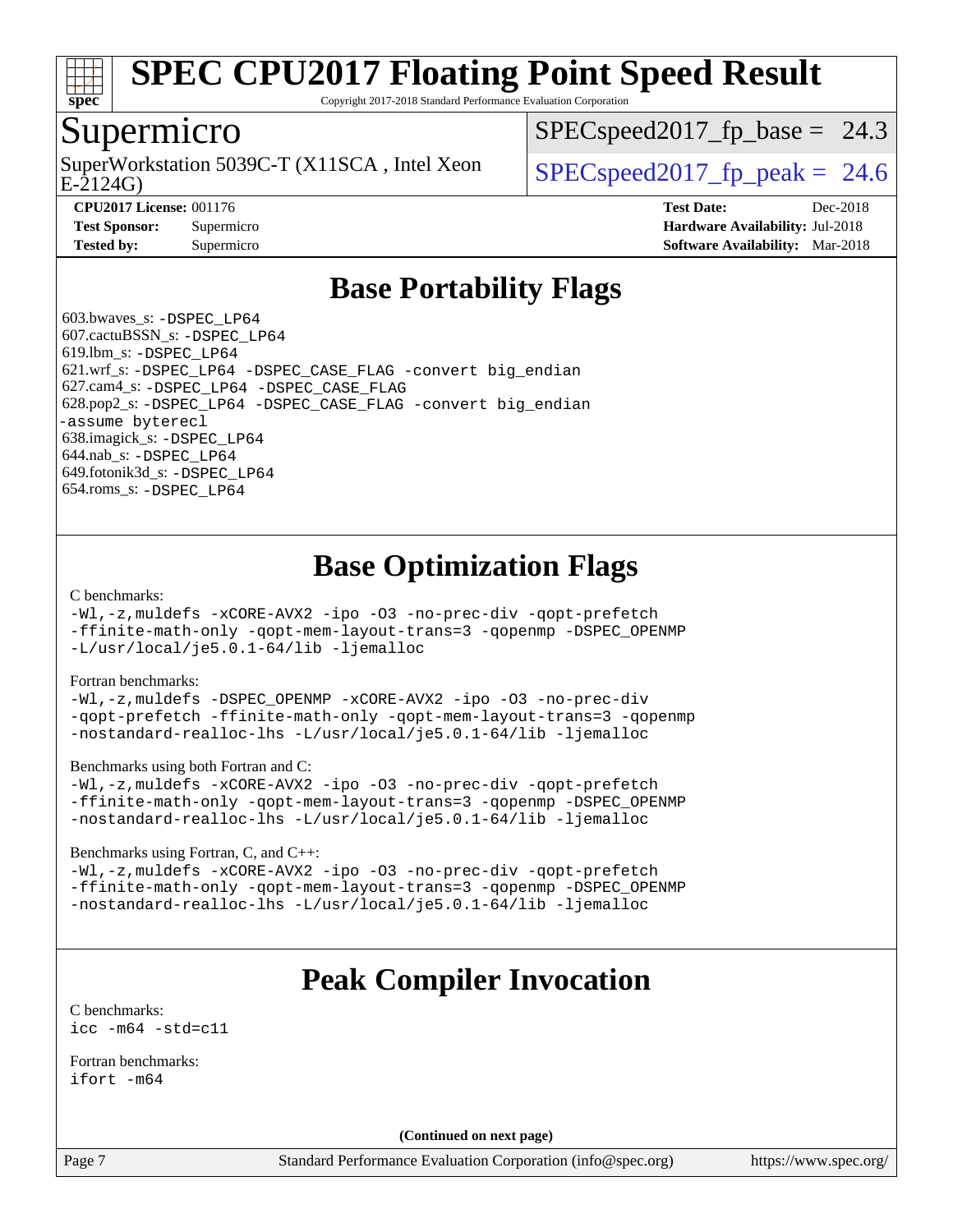

Copyright 2017-2018 Standard Performance Evaluation Corporation

### Supermicro

E-2124G) SuperWorkstation 5039C-T (X11SCA, Intel Xeon  $\vert$  [SPECspeed2017\\_fp\\_peak =](http://www.spec.org/auto/cpu2017/Docs/result-fields.html#SPECspeed2017fppeak) 24.6

 $SPECspeed2017_fp\_base = 24.3$ 

**[CPU2017 License:](http://www.spec.org/auto/cpu2017/Docs/result-fields.html#CPU2017License)** 001176 **[Test Date:](http://www.spec.org/auto/cpu2017/Docs/result-fields.html#TestDate)** Dec-2018 **[Test Sponsor:](http://www.spec.org/auto/cpu2017/Docs/result-fields.html#TestSponsor)** Supermicro **[Hardware Availability:](http://www.spec.org/auto/cpu2017/Docs/result-fields.html#HardwareAvailability)** Jul-2018 **[Tested by:](http://www.spec.org/auto/cpu2017/Docs/result-fields.html#Testedby)** Supermicro **[Software Availability:](http://www.spec.org/auto/cpu2017/Docs/result-fields.html#SoftwareAvailability)** Mar-2018

## **[Peak Compiler Invocation \(Continued\)](http://www.spec.org/auto/cpu2017/Docs/result-fields.html#PeakCompilerInvocation)**

[Benchmarks using both Fortran and C](http://www.spec.org/auto/cpu2017/Docs/result-fields.html#BenchmarksusingbothFortranandC): [ifort -m64](http://www.spec.org/cpu2017/results/res2018q4/cpu2017-20181210-10175.flags.html#user_CC_FCpeak_intel_ifort_64bit_24f2bb282fbaeffd6157abe4f878425411749daecae9a33200eee2bee2fe76f3b89351d69a8130dd5949958ce389cf37ff59a95e7a40d588e8d3a57e0c3fd751) [icc -m64 -std=c11](http://www.spec.org/cpu2017/results/res2018q4/cpu2017-20181210-10175.flags.html#user_CC_FCpeak_intel_icc_64bit_c11_33ee0cdaae7deeeab2a9725423ba97205ce30f63b9926c2519791662299b76a0318f32ddfffdc46587804de3178b4f9328c46fa7c2b0cd779d7a61945c91cd35)

[Benchmarks using Fortran, C, and C++:](http://www.spec.org/auto/cpu2017/Docs/result-fields.html#BenchmarksusingFortranCandCXX) [icpc -m64](http://www.spec.org/cpu2017/results/res2018q4/cpu2017-20181210-10175.flags.html#user_CC_CXX_FCpeak_intel_icpc_64bit_4ecb2543ae3f1412ef961e0650ca070fec7b7afdcd6ed48761b84423119d1bf6bdf5cad15b44d48e7256388bc77273b966e5eb805aefd121eb22e9299b2ec9d9) [icc -m64 -std=c11](http://www.spec.org/cpu2017/results/res2018q4/cpu2017-20181210-10175.flags.html#user_CC_CXX_FCpeak_intel_icc_64bit_c11_33ee0cdaae7deeeab2a9725423ba97205ce30f63b9926c2519791662299b76a0318f32ddfffdc46587804de3178b4f9328c46fa7c2b0cd779d7a61945c91cd35) [ifort -m64](http://www.spec.org/cpu2017/results/res2018q4/cpu2017-20181210-10175.flags.html#user_CC_CXX_FCpeak_intel_ifort_64bit_24f2bb282fbaeffd6157abe4f878425411749daecae9a33200eee2bee2fe76f3b89351d69a8130dd5949958ce389cf37ff59a95e7a40d588e8d3a57e0c3fd751)

**[Peak Portability Flags](http://www.spec.org/auto/cpu2017/Docs/result-fields.html#PeakPortabilityFlags)**

Same as Base Portability Flags

## **[Peak Optimization Flags](http://www.spec.org/auto/cpu2017/Docs/result-fields.html#PeakOptimizationFlags)**

[C benchmarks](http://www.spec.org/auto/cpu2017/Docs/result-fields.html#Cbenchmarks):

619.lbm\_s: basepeak = yes

 638.imagick\_s: [-xCORE-AVX2](http://www.spec.org/cpu2017/results/res2018q4/cpu2017-20181210-10175.flags.html#user_peakCOPTIMIZE638_imagick_s_f-xCORE-AVX2) [-ipo](http://www.spec.org/cpu2017/results/res2018q4/cpu2017-20181210-10175.flags.html#user_peakCOPTIMIZE638_imagick_s_f-ipo) [-O3](http://www.spec.org/cpu2017/results/res2018q4/cpu2017-20181210-10175.flags.html#user_peakCOPTIMIZE638_imagick_s_f-O3) [-no-prec-div](http://www.spec.org/cpu2017/results/res2018q4/cpu2017-20181210-10175.flags.html#user_peakCOPTIMIZE638_imagick_s_f-no-prec-div) [-qopt-prefetch](http://www.spec.org/cpu2017/results/res2018q4/cpu2017-20181210-10175.flags.html#user_peakCOPTIMIZE638_imagick_s_f-qopt-prefetch) [-ffinite-math-only](http://www.spec.org/cpu2017/results/res2018q4/cpu2017-20181210-10175.flags.html#user_peakCOPTIMIZE638_imagick_s_f_finite_math_only_cb91587bd2077682c4b38af759c288ed7c732db004271a9512da14a4f8007909a5f1427ecbf1a0fb78ff2a814402c6114ac565ca162485bbcae155b5e4258871) [-qopt-mem-layout-trans=3](http://www.spec.org/cpu2017/results/res2018q4/cpu2017-20181210-10175.flags.html#user_peakCOPTIMIZE638_imagick_s_f-qopt-mem-layout-trans_de80db37974c74b1f0e20d883f0b675c88c3b01e9d123adea9b28688d64333345fb62bc4a798493513fdb68f60282f9a726aa07f478b2f7113531aecce732043) [-qopenmp](http://www.spec.org/cpu2017/results/res2018q4/cpu2017-20181210-10175.flags.html#user_peakCOPTIMIZE638_imagick_s_qopenmp_16be0c44f24f464004c6784a7acb94aca937f053568ce72f94b139a11c7c168634a55f6653758ddd83bcf7b8463e8028bb0b48b77bcddc6b78d5d95bb1df2967) [-DSPEC\\_OPENMP](http://www.spec.org/cpu2017/results/res2018q4/cpu2017-20181210-10175.flags.html#suite_peakCOPTIMIZE638_imagick_s_DSPEC_OPENMP)

644.nab\_s: basepeak = yes

[Fortran benchmarks](http://www.spec.org/auto/cpu2017/Docs/result-fields.html#Fortranbenchmarks):

 $603.bwaves$  s: basepeak = yes

 649.fotonik3d\_s: [-prof-gen](http://www.spec.org/cpu2017/results/res2018q4/cpu2017-20181210-10175.flags.html#user_peakPASS1_FFLAGSPASS1_LDFLAGS649_fotonik3d_s_prof_gen_5aa4926d6013ddb2a31985c654b3eb18169fc0c6952a63635c234f711e6e63dd76e94ad52365559451ec499a2cdb89e4dc58ba4c67ef54ca681ffbe1461d6b36)(pass 1) [-prof-use](http://www.spec.org/cpu2017/results/res2018q4/cpu2017-20181210-10175.flags.html#user_peakPASS2_FFLAGSPASS2_LDFLAGS649_fotonik3d_s_prof_use_1a21ceae95f36a2b53c25747139a6c16ca95bd9def2a207b4f0849963b97e94f5260e30a0c64f4bb623698870e679ca08317ef8150905d41bd88c6f78df73f19)(pass 2) [-DSPEC\\_SUPPRESS\\_OPENMP](http://www.spec.org/cpu2017/results/res2018q4/cpu2017-20181210-10175.flags.html#suite_peakPASS1_FOPTIMIZE649_fotonik3d_s_DSPEC_SUPPRESS_OPENMP) [-DSPEC\\_OPENMP](http://www.spec.org/cpu2017/results/res2018q4/cpu2017-20181210-10175.flags.html#suite_peakPASS2_FOPTIMIZE649_fotonik3d_s_DSPEC_OPENMP) [-O2](http://www.spec.org/cpu2017/results/res2018q4/cpu2017-20181210-10175.flags.html#user_peakPASS1_FOPTIMIZE649_fotonik3d_s_f-O2) [-xCORE-AVX2](http://www.spec.org/cpu2017/results/res2018q4/cpu2017-20181210-10175.flags.html#user_peakPASS2_FOPTIMIZE649_fotonik3d_s_f-xCORE-AVX2) [-qopt-prefetch](http://www.spec.org/cpu2017/results/res2018q4/cpu2017-20181210-10175.flags.html#user_peakPASS1_FOPTIMIZEPASS2_FOPTIMIZE649_fotonik3d_s_f-qopt-prefetch) [-ipo](http://www.spec.org/cpu2017/results/res2018q4/cpu2017-20181210-10175.flags.html#user_peakPASS2_FOPTIMIZE649_fotonik3d_s_f-ipo) [-O3](http://www.spec.org/cpu2017/results/res2018q4/cpu2017-20181210-10175.flags.html#user_peakPASS2_FOPTIMIZE649_fotonik3d_s_f-O3) [-ffinite-math-only](http://www.spec.org/cpu2017/results/res2018q4/cpu2017-20181210-10175.flags.html#user_peakPASS1_FOPTIMIZEPASS2_FOPTIMIZE649_fotonik3d_s_f_finite_math_only_cb91587bd2077682c4b38af759c288ed7c732db004271a9512da14a4f8007909a5f1427ecbf1a0fb78ff2a814402c6114ac565ca162485bbcae155b5e4258871) [-no-prec-div](http://www.spec.org/cpu2017/results/res2018q4/cpu2017-20181210-10175.flags.html#user_peakPASS2_FOPTIMIZE649_fotonik3d_s_f-no-prec-div) [-qopt-mem-layout-trans=3](http://www.spec.org/cpu2017/results/res2018q4/cpu2017-20181210-10175.flags.html#user_peakPASS1_FOPTIMIZEPASS2_FOPTIMIZE649_fotonik3d_s_f-qopt-mem-layout-trans_de80db37974c74b1f0e20d883f0b675c88c3b01e9d123adea9b28688d64333345fb62bc4a798493513fdb68f60282f9a726aa07f478b2f7113531aecce732043) [-qopenmp](http://www.spec.org/cpu2017/results/res2018q4/cpu2017-20181210-10175.flags.html#user_peakPASS2_FOPTIMIZE649_fotonik3d_s_qopenmp_16be0c44f24f464004c6784a7acb94aca937f053568ce72f94b139a11c7c168634a55f6653758ddd83bcf7b8463e8028bb0b48b77bcddc6b78d5d95bb1df2967) [-nostandard-realloc-lhs](http://www.spec.org/cpu2017/results/res2018q4/cpu2017-20181210-10175.flags.html#user_peakEXTRA_FOPTIMIZE649_fotonik3d_s_f_2003_std_realloc_82b4557e90729c0f113870c07e44d33d6f5a304b4f63d4c15d2d0f1fab99f5daaed73bdb9275d9ae411527f28b936061aa8b9c8f2d63842963b95c9dd6426b8a)

 654.roms\_s: [-DSPEC\\_OPENMP](http://www.spec.org/cpu2017/results/res2018q4/cpu2017-20181210-10175.flags.html#suite_peakFOPTIMIZE654_roms_s_DSPEC_OPENMP) [-xCORE-AVX2](http://www.spec.org/cpu2017/results/res2018q4/cpu2017-20181210-10175.flags.html#user_peakFOPTIMIZE654_roms_s_f-xCORE-AVX2) [-ipo](http://www.spec.org/cpu2017/results/res2018q4/cpu2017-20181210-10175.flags.html#user_peakFOPTIMIZE654_roms_s_f-ipo) [-O3](http://www.spec.org/cpu2017/results/res2018q4/cpu2017-20181210-10175.flags.html#user_peakFOPTIMIZE654_roms_s_f-O3) [-no-prec-div](http://www.spec.org/cpu2017/results/res2018q4/cpu2017-20181210-10175.flags.html#user_peakFOPTIMIZE654_roms_s_f-no-prec-div) [-qopt-prefetch](http://www.spec.org/cpu2017/results/res2018q4/cpu2017-20181210-10175.flags.html#user_peakFOPTIMIZE654_roms_s_f-qopt-prefetch) [-ffinite-math-only](http://www.spec.org/cpu2017/results/res2018q4/cpu2017-20181210-10175.flags.html#user_peakFOPTIMIZE654_roms_s_f_finite_math_only_cb91587bd2077682c4b38af759c288ed7c732db004271a9512da14a4f8007909a5f1427ecbf1a0fb78ff2a814402c6114ac565ca162485bbcae155b5e4258871) [-qopt-mem-layout-trans=3](http://www.spec.org/cpu2017/results/res2018q4/cpu2017-20181210-10175.flags.html#user_peakFOPTIMIZE654_roms_s_f-qopt-mem-layout-trans_de80db37974c74b1f0e20d883f0b675c88c3b01e9d123adea9b28688d64333345fb62bc4a798493513fdb68f60282f9a726aa07f478b2f7113531aecce732043) [-qopenmp](http://www.spec.org/cpu2017/results/res2018q4/cpu2017-20181210-10175.flags.html#user_peakFOPTIMIZE654_roms_s_qopenmp_16be0c44f24f464004c6784a7acb94aca937f053568ce72f94b139a11c7c168634a55f6653758ddd83bcf7b8463e8028bb0b48b77bcddc6b78d5d95bb1df2967) [-nostandard-realloc-lhs](http://www.spec.org/cpu2017/results/res2018q4/cpu2017-20181210-10175.flags.html#user_peakEXTRA_FOPTIMIZE654_roms_s_f_2003_std_realloc_82b4557e90729c0f113870c07e44d33d6f5a304b4f63d4c15d2d0f1fab99f5daaed73bdb9275d9ae411527f28b936061aa8b9c8f2d63842963b95c9dd6426b8a)

[Benchmarks using both Fortran and C](http://www.spec.org/auto/cpu2017/Docs/result-fields.html#BenchmarksusingbothFortranandC):

```
 621.wrf_s: -prof-gen(pass 1) -prof-use(pass 2) -O2 -xCORE-AVX2
-qopt-prefetch -ipo -O3 -ffinite-math-only -no-prec-div
-qopt-mem-layout-trans=3 -DSPEC_SUPPRESS_OPENMP -qopenmp
-DSPEC_OPENMP -nostandard-realloc-lhs
```
**(Continued on next page)**